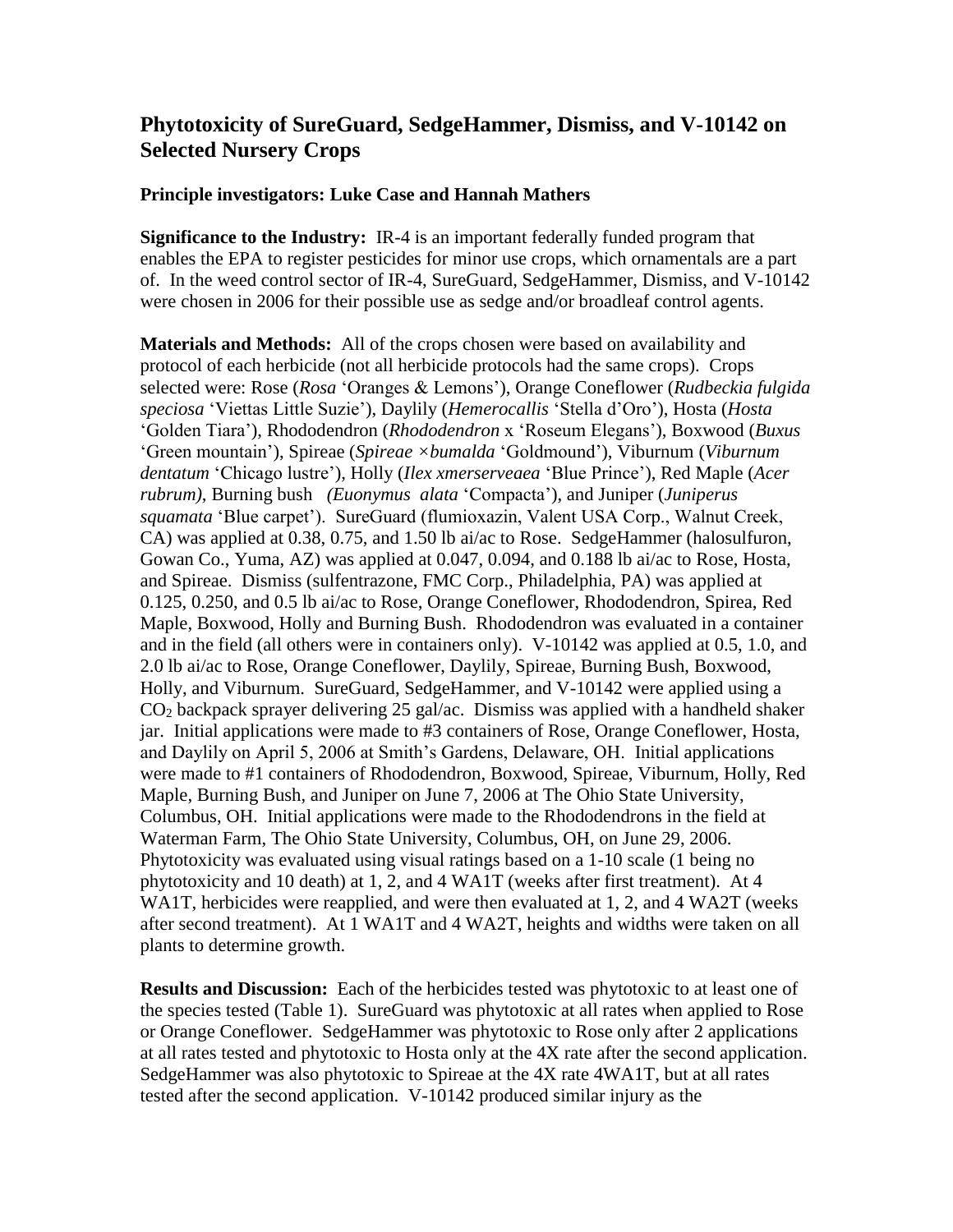SedgeHammer. V-10142 was injurious to all species at some point during the evaluation period. Juniper, Boxwood, and Burning Bush all seemed to recover from injury by 4WA2T from the V-10142. Viburnum also recovered nicely from the V-10142, but the injury signs were still evident on old foliage which is why they had higher phytotoxicity ratings than the untreated Viburnum. Dismiss performed quite well on all species tested at the 1X rate. Dismiss caused Rose, Boxwood, Spireae, and Maple to often grow taller than the untreated plants, especially at the 2X rates. With Boxwood, it caused them to elongate too much, and sometimes the Boxwood broke off or became unsightly, which explains the phytotoxicity ratings at the 2X rate. Dismiss caused phytotoxicity at the 2X and 4X rates on Rhododendron in containers, especially at the evaluations after the first application. Out in the field, Dismiss caused injury to the Rhododendron only with the 4X rate, after the second application. Dismiss injured Orange Coneflower only at the 4X rate. Rhododendron and Orange Coneflower were the only species showing reduced growth from the 2X and 4X applications of Dismiss. Holly and Red Maple showed no injury from any of the treatments.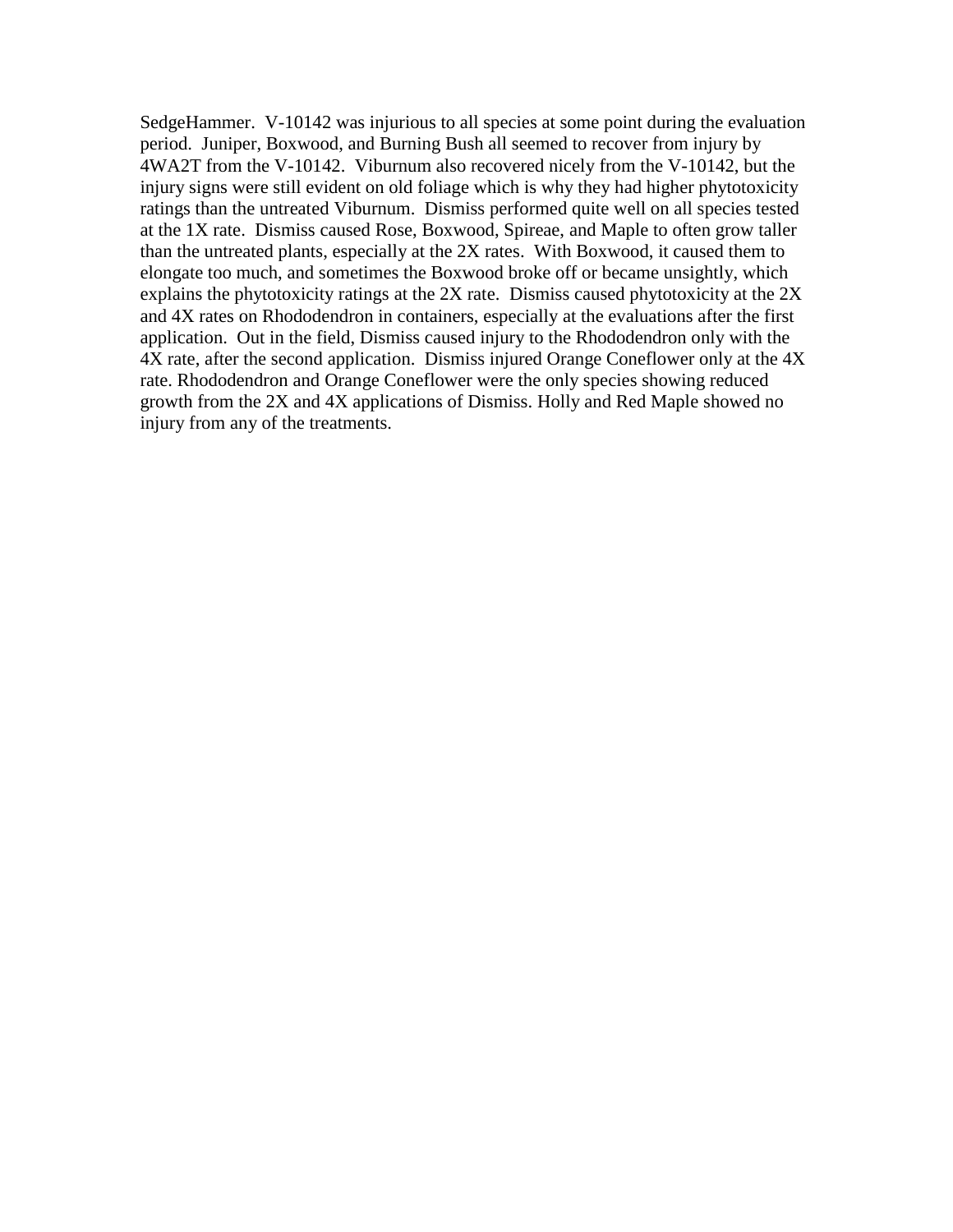## **Table 1. Phytotoxicity Evaluations from SedgeHammer, SureGuard, V-10142, and Dismiss in 2006 on selected ornamentals**

|                                                                                                                       | Principle investigators: Hannah Mathers and Luke Case |                                           |         |         |          |         |         |  |
|-----------------------------------------------------------------------------------------------------------------------|-------------------------------------------------------|-------------------------------------------|---------|---------|----------|---------|---------|--|
| Rosa 'Oranges & Lemons'                                                                                               |                                                       | Phytotoxicity visual ratings <sup>z</sup> |         |         |          |         |         |  |
| Treatment                                                                                                             | Rate                                                  | 1 WA1 $Ty$                                | 2 WA1T  | 4 WA1T  | 1 WA2T   | 2 WA2T  | 4 WA2T  |  |
| SureGuard 1X                                                                                                          | $0.38$ lb ai/ac                                       | 4.67 $*$ <sup>x</sup>                     | 2.89    | 2.44    | $5.67*$  | $6.22*$ | $5.22*$ |  |
| SureGuard 2X                                                                                                          | $0.75$ lb ai/ac                                       | $5.67*$                                   | $5.22*$ | 3.11    | 6.56 $*$ | $7.11*$ | $6.00*$ |  |
| SureGuard 4X                                                                                                          | $1.50$ lb ai/ac                                       | $6.44*$                                   | $5.00*$ | 2.00    | $6.89*$  | $7.00*$ | $6.89*$ |  |
| SedgeHammer 1X                                                                                                        | 0.047 lb ai/ac                                        | 3.00                                      | 2.45    | 1.45    | $3.66*$  | $3.00*$ | 1.89    |  |
| Sedgehammer 2X                                                                                                        | $0.094$ lb ai/ac                                      | 3.00                                      | 1.11    | 1.00    | $3.89*$  | $3.78*$ | 1.22    |  |
| SedgeHammer 4X                                                                                                        | $0.188$ lb ai/ac                                      | 2.22                                      | 1.89    | 2.67    | 4.56 *   | 4.55 *  | $2.33*$ |  |
| V-10142 1X                                                                                                            | $0.5$ lb ai/ac                                        | 2.33                                      | 1.55    | 2.44    | $3.67*$  | $3.78*$ | 1.11    |  |
| V-10142 2X                                                                                                            | $1.0$ lb ai/ac                                        | 2.56                                      | 2.55    | 2.78    | $4.11*$  | $4.67*$ | 1.45    |  |
| V-10142 4X                                                                                                            | $2.0$ lb ai/ac                                        | 3.22                                      | $3.56*$ | 2.66    | 4.78 *   | $5.11*$ | $2.89*$ |  |
| Dismiss 1X                                                                                                            | $0.125$ lb ai/ac                                      | 2.44                                      | 1.44    | 1.33    | 1.11     | 1.00    | 1.00    |  |
| Dismiss 2X                                                                                                            | $0.250$ lb ai/ac                                      | 2.22                                      | 2.11    | 1.33    | 1.11     | 1.00    | 1.00    |  |
| Dismiss 4X                                                                                                            | 0.500 lb ai/ac                                        | 3.44                                      | 2.00    | 1.22    | 1.00     | 1.00    | 1.00    |  |
| Untreated                                                                                                             |                                                       | 1.56                                      | 1.67    | 1.55    | 1.00     | 1.00    | 1.00    |  |
|                                                                                                                       |                                                       |                                           |         |         |          |         |         |  |
| Viburnum denatum 'Chicago lustre'                                                                                     |                                                       | Phytotoxicity visual ratings              |         |         |          |         |         |  |
| Treatment                                                                                                             | Rate                                                  | $\overline{1}$ WA1T                       | 2 WA1T  | 4 WA1T  | 1 WA2T   | 2 WA2T  | 4 WA2T  |  |
| V-10142 1X                                                                                                            | $0.5$ lb ai/ac                                        | $3.00*$                                   | $3.22*$ | $2.00*$ | $2.44*$  | $2.11*$ | $2.00*$ |  |
| V-10142 2X                                                                                                            | $1.0$ lb ai/ac                                        | $3.00*$                                   | $3.78*$ | $2.22*$ | $3.00*$  | $2.78*$ | $2.11*$ |  |
| V-10142 4X                                                                                                            | $2.0$ lb ai/ac                                        | $3.00*$                                   | $4.00*$ | $2.67*$ | $3.11*$  | $3.22*$ | $2.67*$ |  |
| Untreated                                                                                                             | ---                                                   | 1.00                                      | 1.00    | 1.00    | 1.00     | 1.00    | 1.00    |  |
|                                                                                                                       |                                                       |                                           |         |         |          |         |         |  |
| Acer rubrum                                                                                                           |                                                       | Phytotoxicity visual ratings              |         |         |          |         |         |  |
| Treatment                                                                                                             | Rate                                                  | 1 WA1T                                    | 2 WA1T  | 4 WA1T  | 1 WA2T   | 2 WA2T  | 4 WA2T  |  |
| Dismiss 1X                                                                                                            | $0.125$ lb ai/ac                                      | 1.00                                      | 1.44    | 1.44    | 1.22     | 1.22    | 1.33    |  |
| Dismiss 2X                                                                                                            | 0.250 lb ai/ac                                        | 1.00                                      | 1.00    | 1.00    | 1.11     | 1.00    | 1.00    |  |
| Dismiss 4X                                                                                                            | 0.500 lb ai/ac                                        | 1.33                                      | 1.22    | 1.22    | 1.00     | 1.00    | 1.00    |  |
| Untreated                                                                                                             |                                                       | 1.00                                      | 1.00    | 1.00    | 1.11     | 1.00    | 1.22    |  |
|                                                                                                                       |                                                       |                                           |         |         |          |         |         |  |
| Juniperus squamata 'Blue carpet'                                                                                      |                                                       | Phytotoxicity visual ratings              |         |         |          |         |         |  |
| Treatment                                                                                                             | Rate                                                  | 1 WA1T                                    | 2 WA1T  | 4 WA1T  | 1 WA2T   | 2 WA2T  | 4 WA2T  |  |
| V-10142 1X                                                                                                            | $0.5$ lb ai/ac                                        | 1.95                                      | 1.83    | 2.06    | 1.22     | 1.72    | 1.11    |  |
| V-10142 2X                                                                                                            | $1.0$ lb ai/ac                                        | $2.45*$                                   | $2.56*$ | 2.11    | 1.45     | 1.45    | 1.11    |  |
| V-10142 4X                                                                                                            | 2.0 lb ai/ac                                          | $2.67*$                                   | $3.22*$ | $3.33*$ | 2.89     | 2.22    | 2.11    |  |
| Untreated                                                                                                             | ---                                                   | 1.00                                      | 1.00    | 1.22    | 1.33     | 1.45    | 1.11    |  |
| $z =$ phytotoxicity visual ratings based on 1-10 scale with 1 representing no phytotoxicity and 10 representing death |                                                       |                                           |         |         |          |         |         |  |

y = WA1T--weeks after first application, WA2T--weeks after second application

 $x =$  Treatments marked with an  $*$  are significantly different from the untreated at the evaluation specified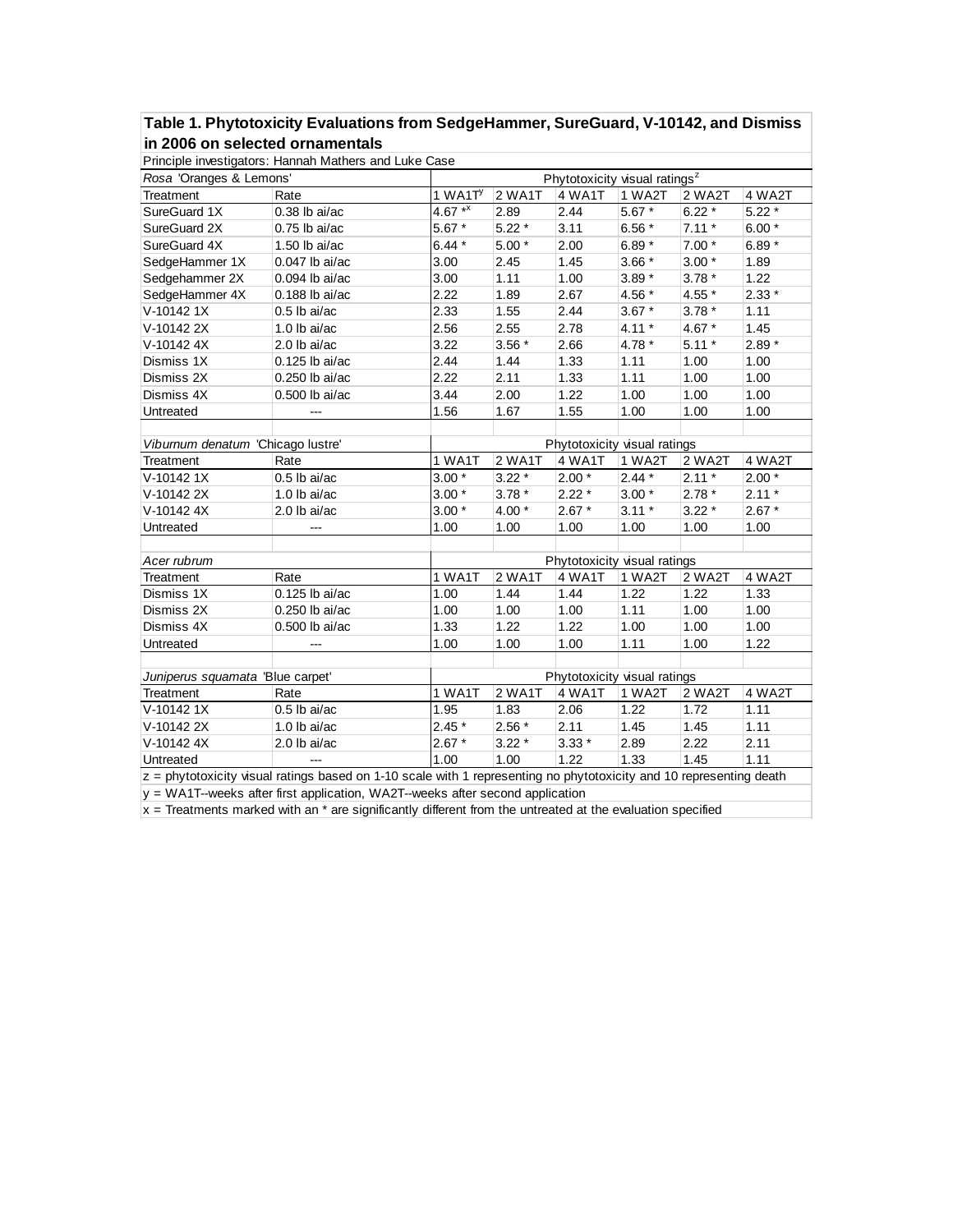|                                 | Dismiss in 2006 on selected ornamentals                                                                             |                              |         |                              |         |         |         |  |  |
|---------------------------------|---------------------------------------------------------------------------------------------------------------------|------------------------------|---------|------------------------------|---------|---------|---------|--|--|
| Rhododendron x 'Roseum Elegans' | Phytotoxicity visual ratings <sup>z</sup>                                                                           |                              |         |                              |         |         |         |  |  |
| Treatment (container)           | Rate                                                                                                                | 1 WA1 $Ty$                   | 2 WA1T  | 4 WA1T                       | 1 WA2T  | 2 WA2T  | 4 WA2T  |  |  |
| Dismiss 1X                      | 0.125 lb ai/ac                                                                                                      | 1.00                         | 1.11    | 1.44                         | 1.00    | 1.00    | 1.00    |  |  |
| Dismiss 2X                      | 0.250 lb ai/ac                                                                                                      | $2.00**$                     | $2.45*$ | $2.33*$                      | $1.67*$ | 1.67    | 1.67    |  |  |
| Dismiss 4X                      | 0.500 lb ai/ac                                                                                                      | $1.89*$                      | $2.89*$ | $2.33*$                      | 1.55    | 1.44    | 1.56    |  |  |
| Untreated                       |                                                                                                                     | 1.00                         | 1.00    | 1.00                         | 1.00    | 1.00    | 1.00    |  |  |
| Treatment (field)               | Rate                                                                                                                |                              |         |                              |         |         |         |  |  |
| Dismiss 1X                      | 0.125 lb ai/ac                                                                                                      | 1.11                         | 1.56    | 1.17                         |         | 1.17    | 1.17    |  |  |
| Dismiss 2X                      | 0.250 lb ai/ac                                                                                                      | 1.22                         | 1.44    | 1.33                         |         | 2.00    | 2.22    |  |  |
| Dismiss 4X                      | 0.500 lb ai/ac                                                                                                      | 1.55                         | 1.44    | 1.44                         |         | $2.78*$ | $3.00*$ |  |  |
| Untreated                       |                                                                                                                     | 1.11                         | 1.22    | 1.00                         |         | 1.00    | 1.00    |  |  |
|                                 |                                                                                                                     |                              |         |                              |         |         |         |  |  |
| Hemerocallis 'Stella d'Oro'     |                                                                                                                     | Phytotoxicity visual ratings |         |                              |         |         |         |  |  |
| Treatment                       | Rate                                                                                                                | 1 WA1T                       | 2 WA1T  | 4 WA1T                       | 1 WA2T  | 2 WA2T  | 4 WA2T  |  |  |
| V-10142 1X                      | $0.5$ lb ai/ac                                                                                                      | 1.22                         | $1.67*$ | $3.11*$                      | $3.44*$ | $3.56*$ | $3.56*$ |  |  |
| V-10142 2X                      | $1.0$ lb ai/ac                                                                                                      | $1.89*$                      | $1.89*$ | $3.67*$                      | $3.89*$ | $4.22*$ | $4.22*$ |  |  |
| V-10142 4X                      | $2.0$ lb ai/ac                                                                                                      | $2.11*$                      | $3.22*$ | $4.00*$                      | 4.89 *  | 4.78 *  | $5.33*$ |  |  |
| Untreated                       | ---                                                                                                                 | 1.00                         | 1.00    | 1.00                         | 1.00    | 1.00    | 1.00    |  |  |
|                                 |                                                                                                                     |                              |         |                              |         |         |         |  |  |
| Hosta 'Golden Tiara'            |                                                                                                                     | Phytotoxicity visual ratings |         |                              |         |         |         |  |  |
| Treatment                       | Rate                                                                                                                | 1 WA1T                       | 2 WA1T  | 4 WA1T                       | 1 WA2T  | 2 WA2T  | 4 WA2T  |  |  |
| SedgeHammer 1X                  | 0.047 lb ai/ac                                                                                                      | 1.00                         | 1.00    | 1.00                         | 1.00    | 1.00    | 1.00    |  |  |
| SedgeHammer 2X                  | 0.094 lb ai/ac                                                                                                      | 1.00                         | 1.00    | 1.00                         | 1.00    | 1.00    | 1.00    |  |  |
| SedgeHammer 4X                  | 0.188 lb ai/ac                                                                                                      | 1.00                         | 1.00    | 1.00                         | $1.44*$ | $2.11*$ | $2.33*$ |  |  |
| Untreated                       |                                                                                                                     | 1.00                         | 1.00    | 1.00                         | 1.00    | 1.00    | 1.00    |  |  |
|                                 |                                                                                                                     |                              |         |                              |         |         |         |  |  |
|                                 | Rudbeckia fulgida speciosa 'Viettas Little Suzie'                                                                   |                              |         | Phytotoxicity visual ratings |         |         |         |  |  |
| Treatment                       | Rate                                                                                                                | 1 WA1T                       | 2 WA1T  | 4 WA1T                       | 1 WA2T  | 2 WA2T  | 4 WA2T  |  |  |
| V-10142 1X                      | $0.5$ lb ai/ac                                                                                                      | 1.78                         | $4.22*$ | $5.33*$                      | $7.00*$ | $8.33*$ | 8.56 *  |  |  |
| V-10142 2X                      | $1.0$ lb ai/ac                                                                                                      | 3.00                         | $5.00*$ | $7.67*$                      | $8.89*$ | $9.44*$ | $9.67*$ |  |  |
| V-10142 4X                      | $2.0$ lb ai/ac                                                                                                      | 2.89                         | $5.00*$ | $7.78*$                      | $8.78*$ | $9.33*$ | $9.89*$ |  |  |
| Dismiss 1X                      | 0.125 lb ai/ac                                                                                                      | 1.44                         | 1.67    | 1.11                         | 1.11    | 1.11    | 1.22    |  |  |
| Dismiss 2X                      | 0.250 lb ai/ac                                                                                                      | 3.00                         | 3.44    | 2.11                         | 2.56    | 2.11    | 1.78    |  |  |
| Dismiss 4X                      | 0.500 lb ai/ac                                                                                                      | $5.11*$                      | $5.45*$ | 4.78 $*$                     | $4.33*$ | $4.44*$ | $3.44*$ |  |  |
| SureGuard 1X                    | $0.38$ lb ai/ac                                                                                                     | $6.78*$                      | $4.44*$ | 4.67 *                       | 8.89 *  | $9.00*$ | $9.00*$ |  |  |
| SureGuard 2X                    | $0.75$ lb ai/ac                                                                                                     | $7.11*$                      | $7.55*$ | $7.22*$                      | $9.22*$ | $9.56*$ | $9.67*$ |  |  |
| SureGuard 4X                    | 1.50 lb ai/ac                                                                                                       | $7.78*$                      | $8.22*$ | $8.78*$                      | $9.89*$ | 10.00 * | 10.00 * |  |  |
| Untreated                       |                                                                                                                     | 1.22                         | 1.44    | 1.56                         | 1.00    | 1.22    | 1.11    |  |  |
|                                 | z = phytotoxicity visual ratings based on 1-10 scale with 1 representing no phytotoxicity and 10 representing death |                              |         |                              |         |         |         |  |  |
|                                 | y = WA1T-weeks after first application, WA2T-weeks after second application                                         |                              |         |                              |         |         |         |  |  |

#### **Table 1 cont. Phytotoxicity Evaluations from SedgeHammer, SureGuard, V-10142, and Dismiss in 2006 on selected ornamentals**

 $x =$  Treatments marked with an  $*$  are significantly different from the untreated at the evaluation specified